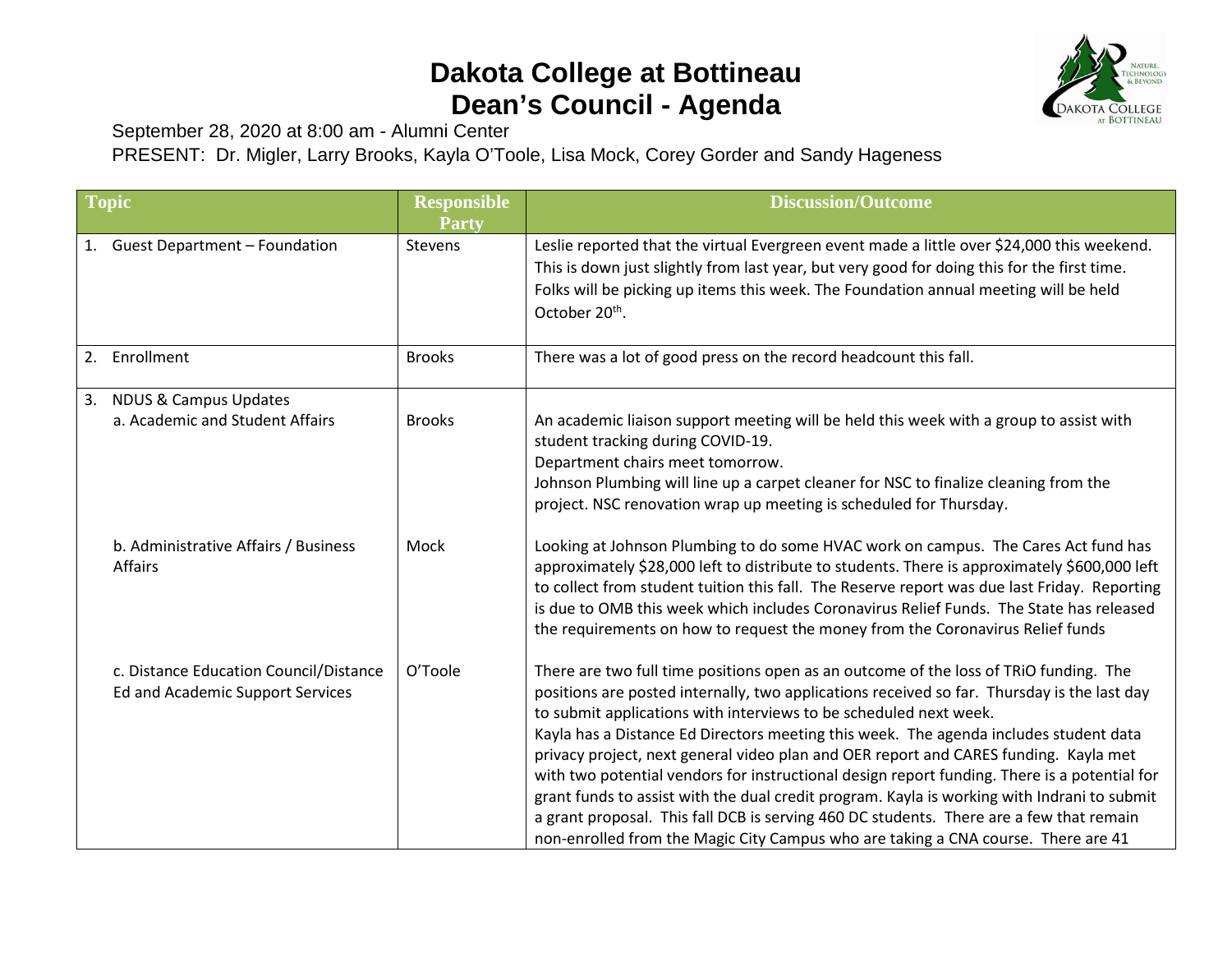## **Dakota College at Bottineau Dean's Council - Agenda**



|                                            |          | schools enrolled in the DC program this fall as well as home schooled students. Westhope<br>has a homecoming parade on Friday.                                                                                                                                                                                                                                                                                                                                                                                                                                                                                                                                                                                                                |
|--------------------------------------------|----------|-----------------------------------------------------------------------------------------------------------------------------------------------------------------------------------------------------------------------------------------------------------------------------------------------------------------------------------------------------------------------------------------------------------------------------------------------------------------------------------------------------------------------------------------------------------------------------------------------------------------------------------------------------------------------------------------------------------------------------------------------|
| e. Public Affairs Council                  | Hageness | Sandy was out in the field getting video footage for State FBM and DCB HRM programs<br>with students and instructors last week. The Marketing Team is in process of reviewing<br>materials and the keywords for searches. Fall enrollment news release went out last week<br>and we received good coverage.                                                                                                                                                                                                                                                                                                                                                                                                                                   |
| f. Athletics                               | Gorder   | Hudl camera has been installed in the gym. This will auto record home games. There is a<br>softball scrimmage scheduled for this Saturday.                                                                                                                                                                                                                                                                                                                                                                                                                                                                                                                                                                                                    |
| h. Chancellor's Cabinet / Dean's<br>Update | Migler   | There have been no cases identified from the on-campus testing held last Friday. There<br>were 169 individuals that tested. Continued testing will continue to be done with campus<br>nursing. Trying to set up the testing so that it can be used for nursing students as part of a<br>clinical experience. Potential dates are October 7, 14, 28, November 18 and December 2<br>from 9-11am. Erin Williams will work with the ND DoH and FDHU to confirm.<br>Grant writing is underway on a few big grants. One is due October 8 with the Department<br>of Labor which would assist in strengthening community college institutions. This would<br>build a case for hybrid nursing classes allowing more online instruction and mobile lab. |
|                                            |          | There is also a large grant being written for the dual credit program.<br>Dr. Migler and Dr. Shirley met with Minot City Council last Monday night. City Council<br>referred the CTE building request to their attorneys and expect a decision to be wrapped<br>up over the next 6-8 weeks. The CTE building would become the property of the MSU<br>Foundation housing CTE programs. A special request has been made in the next Legislative<br>session for CTE program funding.                                                                                                                                                                                                                                                             |
|                                            |          | Dr. Migler is participating in a State CTEC meeting at 9am today.                                                                                                                                                                                                                                                                                                                                                                                                                                                                                                                                                                                                                                                                             |
| 4. Other<br>a. ERM Review                  | Migler   | <b>Click Here for Attachments</b><br>The Enterprise Risk Management (ERM) ERM and list the objectives was reviewed.<br>Address challenges & difficulties in fundraising in a small community<br>Continue to monitor & adapt the college's COVID re-opening and continuing<br>operations plans.                                                                                                                                                                                                                                                                                                                                                                                                                                                |